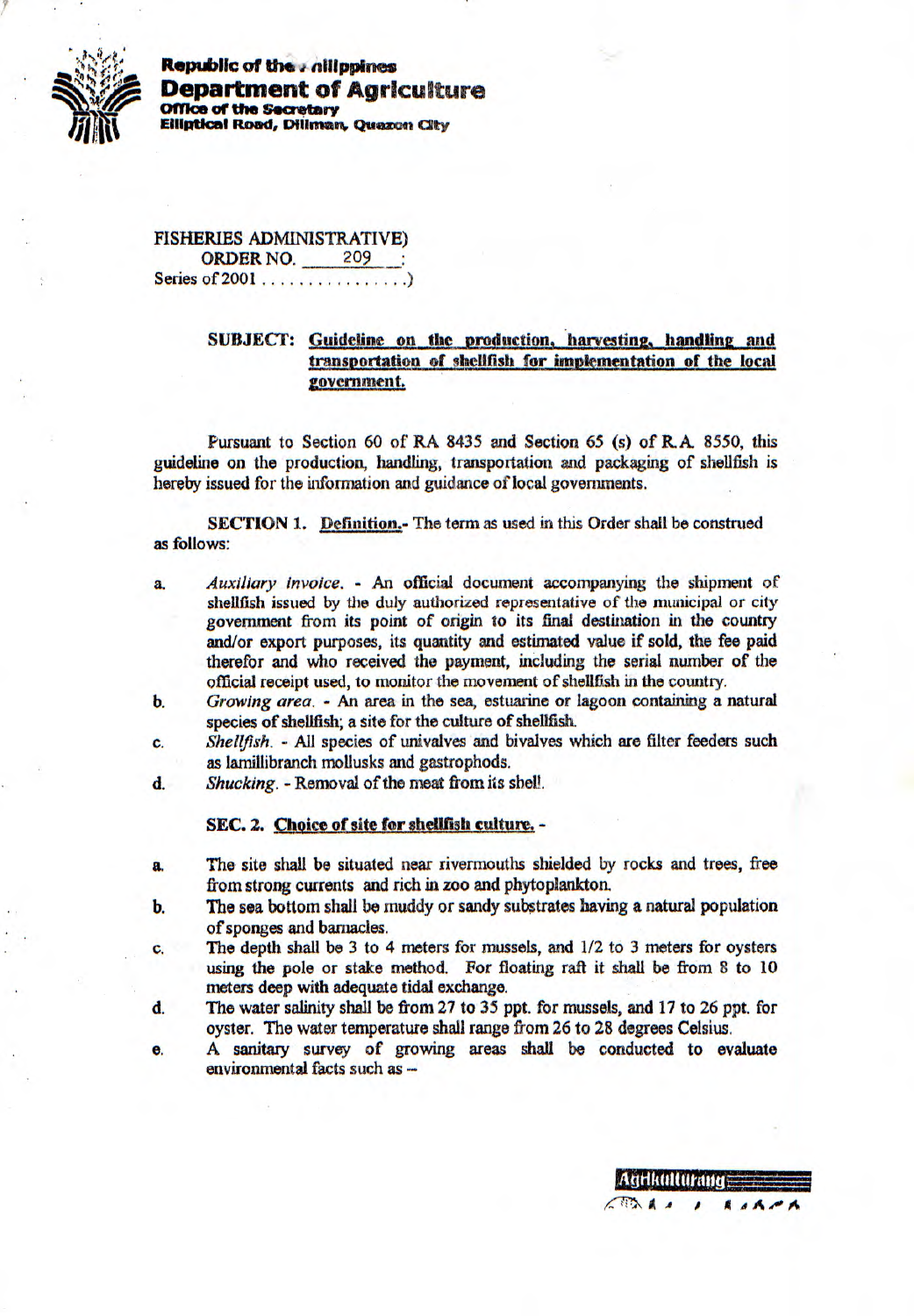- I) Potential pollution sources from domestic/land based and industrial waste discharges, septic tanks and other aquaculture activities;
- 2) Water quality based on bacteriological criteria for faecal Coliform, and other pathogens; and
- 3) Meteorological and geographical evaluation such as salinity, depth, rainfall patterns and intensity and prevailing *winds.*

## **SEC. 3. Gathering of shellfish.**

- a,1 Shellfish shall be gathered *only upon* issuance of a certificate to harvest issued by the municipal or city fishery officer;
- b. The shellfih shall be thoroughly brushed, scrubbed and washed of mud and other tenacious dirt;
- *C.* The shellfish shall be kept away from excessive heat and transported immediately not later than 15 hours after harvest;
- d. Watercrafls used in gathering the shellfish shall be cieaned to prevent contamination from pathogenic organisms;
- e. The shellfish shall be protected from any contamination, i.e., diesel, lubricants, gas, or oil, and
- f. Methods destructive to shellfish shall not be employed in gathering the same.

## **SEC. 4. Handling, transporting and packaging the shellfish.** -

- a. Personnel with cuts, open wounds or suffering from communicable disease shall not be allowed to handle the shellfish;
- b. The shellfish shall be packed in clean packaging material; the live shellfish in clean sacks, bamboo baskets (or *kaing*), *bayong* and crates, while its meat (cooked or raw) in PE bags, styrophore and polystyrene boxes;
- *C.* Shell meat for transport *shall be packed in* plastics bags to avoid direct contact with ice and maintained at temperatures of 4 degrees to 0 degree Celcius;
- d. The amount of ice packing shall depend on the length of time required for the shipment to reach its destination, the temperature maintained at *5* degrees Celcius; and
- e. The shipment of shellfish shall always *13o* accompanied by an auxiliary invoice issued from its point of origin.

**SEC. 5. Health control and monitoring.** - Health control and monitoring shall be conducted periodically by BFAR, to include:

- a. Monitoring of all growing areas in coordination with the municipal or city government shall be conducted at regular intervals for microbiological test of water and the shell meat;
- b. Verification of the implementation of issuance of the auxiliary invoice in *transporting shellfish; and*
- *C.* Checking on the handling and transport of shellfish from the harvest area to the pre-processing or processing plant during on-site verification.